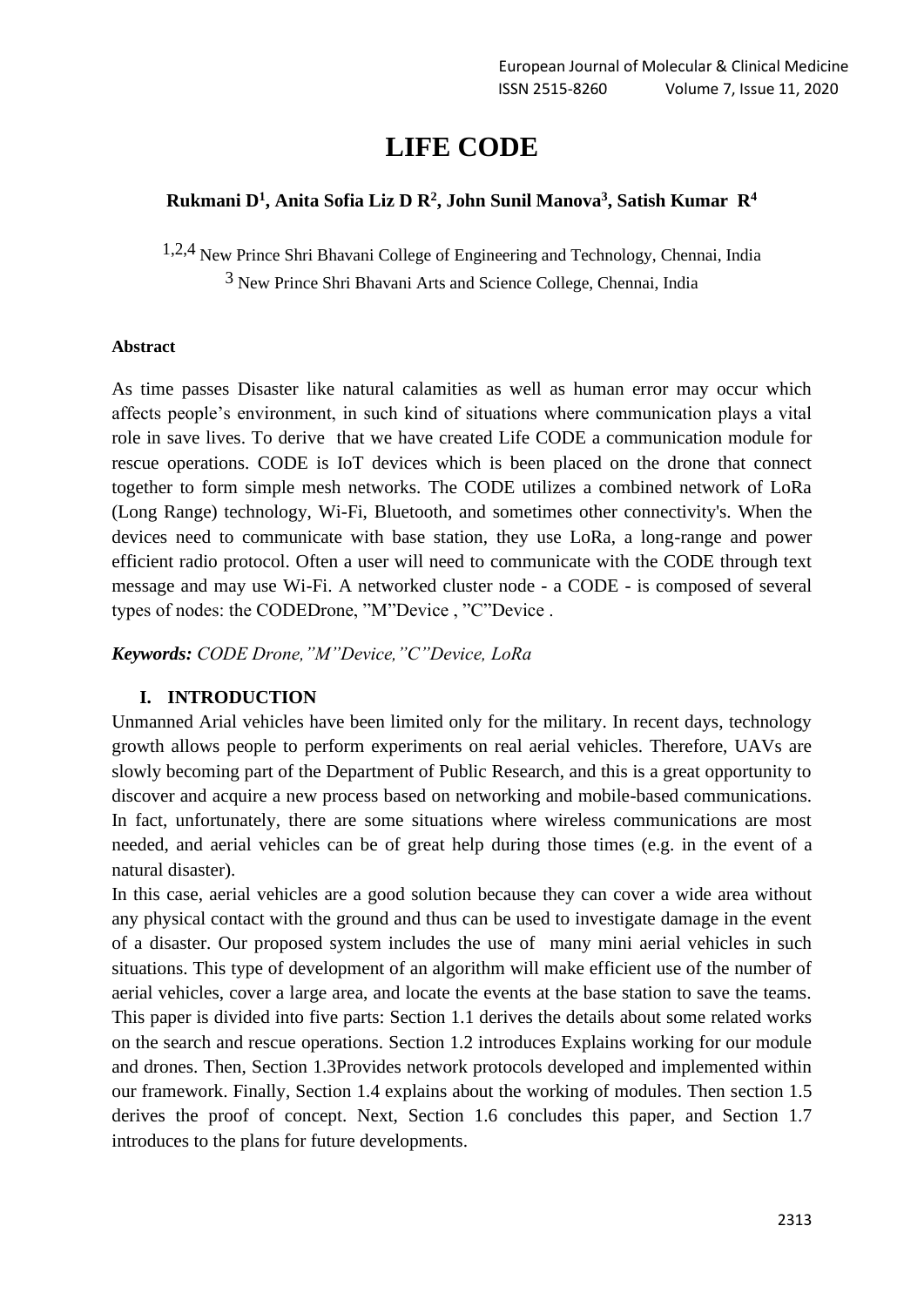# **II RELATED WORK**

Many rescue operations explore whether you already use Real-time response to aerial vehicles or disaster relief operations for video surveillance systems. It represents the current form of research on remote sensing and its applications. introduces research that is part of a lifeCODE (Container Of Disaster Emergency). The main goal of this project is to identify the location of the victims and derive the possibilities of the rescue operations in the area. In this context, drones are been placed hovering over the affected area and derives an emergency broadcast LoRa signal.[4] provides a good destination over to the flight control systems for aircraft such as vehicles. Correction for the attitude of the disaster affected area. In the context of research and video surveillance, the author applied concepts of public aircraft automation to flying machines. They provide lightweight solution-based algorithms and machine setup used in common flying modules, which is derived to plane. They demonstrated advanced simulations of performance and also explain the performance of their structures.

## **III EXPLORATION SCHEMES.**

This section is used to describe the context of our LORA network operation and to present different recovery measures for emergencies. We proposed that a member of the rescue team begin to place a group of drones near the affected area. Then, after being notified of the area to be recovered, the respondents organize themselves so that they can quickly and efficiently embed and hide webcams. After the disaster (earthquake, tsunami, hurricane, eruption), we put our design in the background of the rescue teams. We explored two main ways to build a fort with small aerial vehicles on a rectangular section, or form a "formation" that would fly to specific areas in that area, with each affected area being monitored for rescue operations.

# **IV. FORMAL EXPLORATION**

The advantage of "systematic inspection" is that aerial vehicles fly close to each other (as seen in Figure 1). Thus, an event can be easily hidden when all the drones detect one block from another. However, the drawback of this solution is that the alternative network provided does not cover the entire area to simultaneously explore a limited number of emergency items. They can easily communicate with each other, but the volume is concentrated in a small area and it is separated from the network boundary. To decide the maximum area that can be explored with a certain number of drones, it is necessary to estimate the surface area length for one of the drones at a given time.

Before we can calculate this length, we must determine the shape of the drone structure. In order to achieve a compromise between LORA coverage and research performance, we distribute the drones uniformly, trying to balance the number of rows in a row. Also, the space between the two rows of aerial vehicles is kept as high as possible so that it flies as straight as possible, while Lora also keeps the communications. It therefore increases the maximum distance selected because the spacing between the rows is the network limit.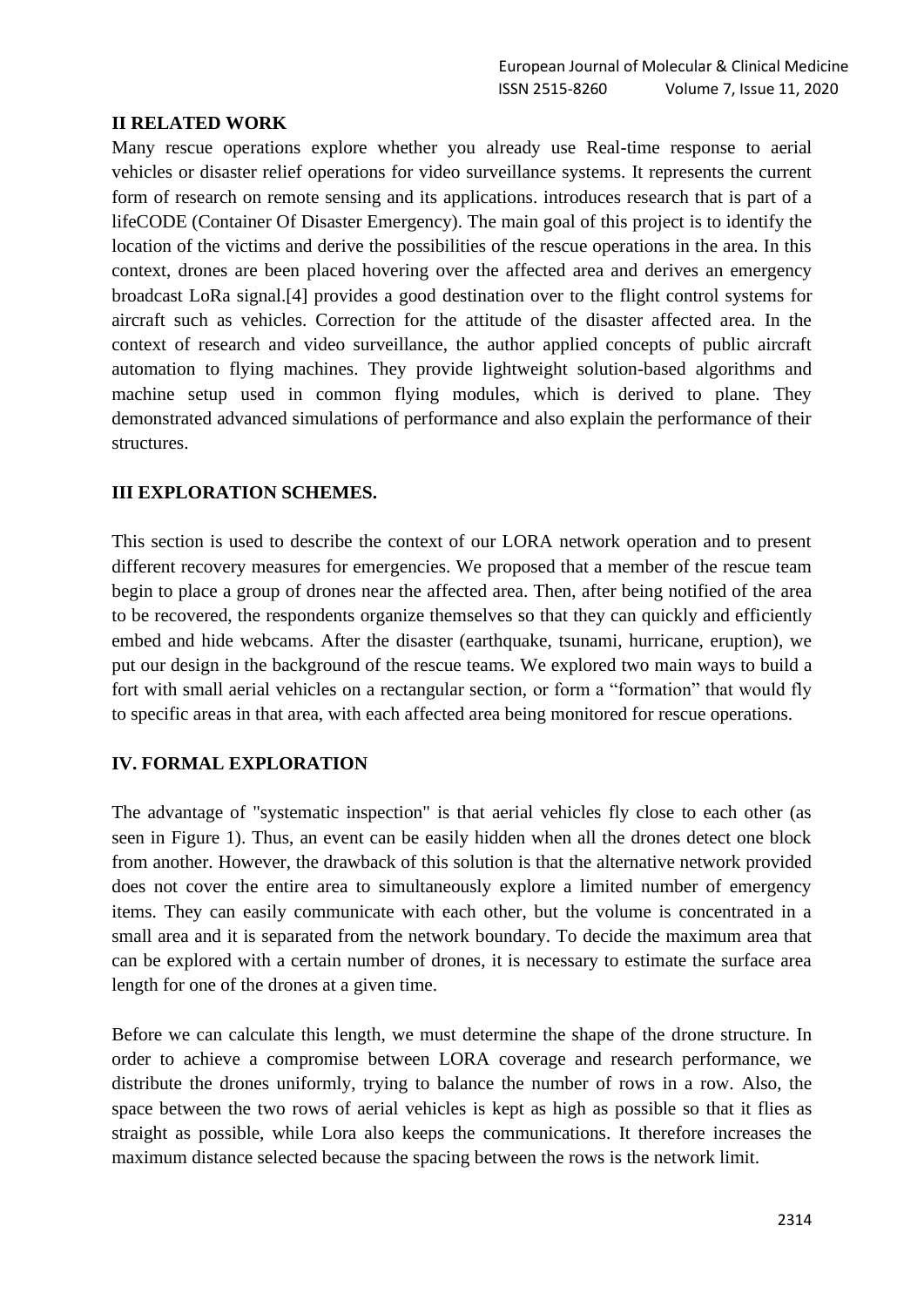

Figure 1. Derivation of the spacing structure of the drone

Figure 1 shows the scheme for multiple AVs (2 rows of 3 drones each). The red path shows the trajectory of the drone in the affected area.

1. Now that we determined the shape of our formation of the drone placement, we can calculate the path length for one drone to another drone (assuming that the distance between the respondent and the victim taking the distance is equal to all AVs).So, we subtracted the formula for giving the distance of the path. We also determined the overall coverage provided by the Wi-Fi Lora temporary network obtained through the app. Locating people in need of rescue in emergency scenarios is our prior mission.

The advantage of a separate search derivative is that the segmentation between the networks provided by it covers a large area in a less effective way. Also, the fact that the respondents can use this temporary network is very uniform (the distance between the drones is constant). However, they are placed at a certain distance from each other, which is too late when the victim has to be taken to a specific place.

Areas covered by AV with their Lora interfaces are almost different (they are only interchangeable for drones to communicate with each other during recovery). As a result, the person determines the title command using mobile dictation, especially the representation shown in Figure 3. This is an arbitrary parameter that controls how long the drone is locked in a given area. More refers to smooth movements. However, an automated pilot is provided for the entire network coverage is simply connected to a large number of modules. Therefore, Figure 2 compares the coverage of Lora with the structure and independent studies, with fight  $= 100$  meters and  $c = 20$  meters. We noted that the standalone derivative provides the best network coverage.

In conclusion, in relation to the analysis of these two different situations, independent derivatives were the best solution to suit our needs. It gets good network coverage, which effectively explores a large area and identifies the disadvantages (distance between them) compared to the benefits. As a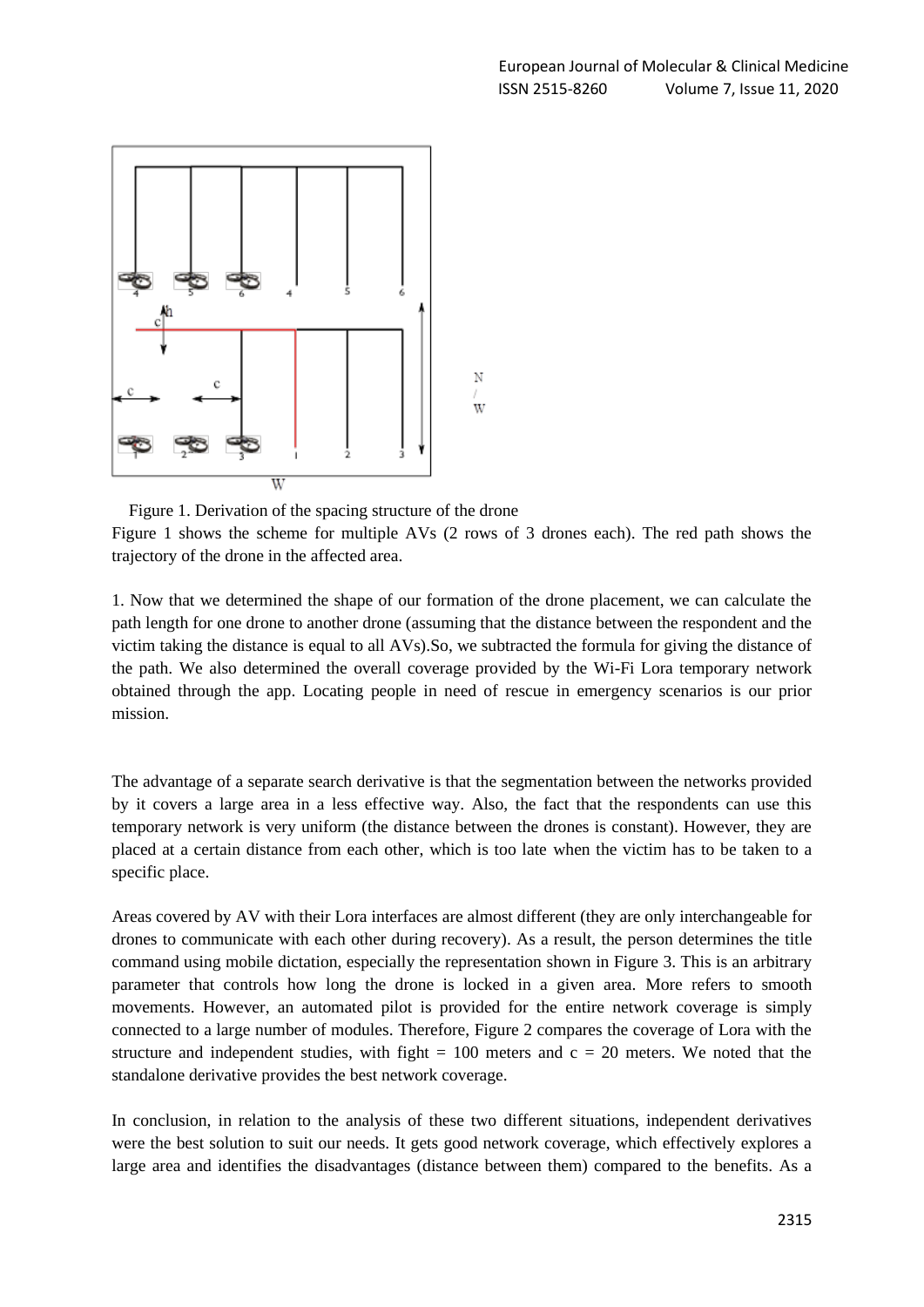result, we implemented this project as real-life simulations and performed some experiments and measurements (see Section 5). In the document, there were some main operational environments that were used to help resolve their problems.

Our module can be broken down further into three subtypes; they are urban M device (esp 32), C device (base station), and air-sea rescue operations performed by the first responder team. These 3 are all missions are been performed in an urban, flood, and other emergency context, respectively. CODE operations (our focus here) aim to locate and provide necessary emergency supplies to multiple, stationary affected victims in a constrained search environment. This differs from the wilderness SAR or to the air-sea rescues (ASR, the maritime equivalent) as it is tasked at locating, likely, many permanent victims who are trapped in collapsed structures or vehicles or natural disasters. Our operations often have open-ended search locations and are tasked to locate a known number of mobile, or semi-mobile, victims by identifying their mobile device. At present, members of a first responder team often conduct searches with choppers, heat-sensing cameras, etc.., In addition to these, some creators contextualized their paper by assessment of these type operations. Here, these kinds of assessment operations are defined as investigating a particular area in the event of a disaster or other situations. Some examples may be assessing a dam after a storm or the community affected by floods etc. There is no, 'search for missing people or to locate the victim in hostile scenario,' tasks that we see in the various rescue missions. Other rescue operations explored in the literature was assessing an archaeological dig. Another term classified as assessing is remote sensing. Another mission classification is also observed in the surveillance. Rescue operations are tasks by which a targeted by responders, usually a person or un notified vehicle, is identified and must be monitored or followed.



Figure 2. Representation of network

#### **V. DRONE AD-HOC NETWORK**

This section describes the instructions on the Wi-Fi ad hoc network created by the Navy.The emergency broadcast network we derived that allows deriving the information such as the location as well as emergency supplies when a situation occurs, to structure automatically send the fleet so that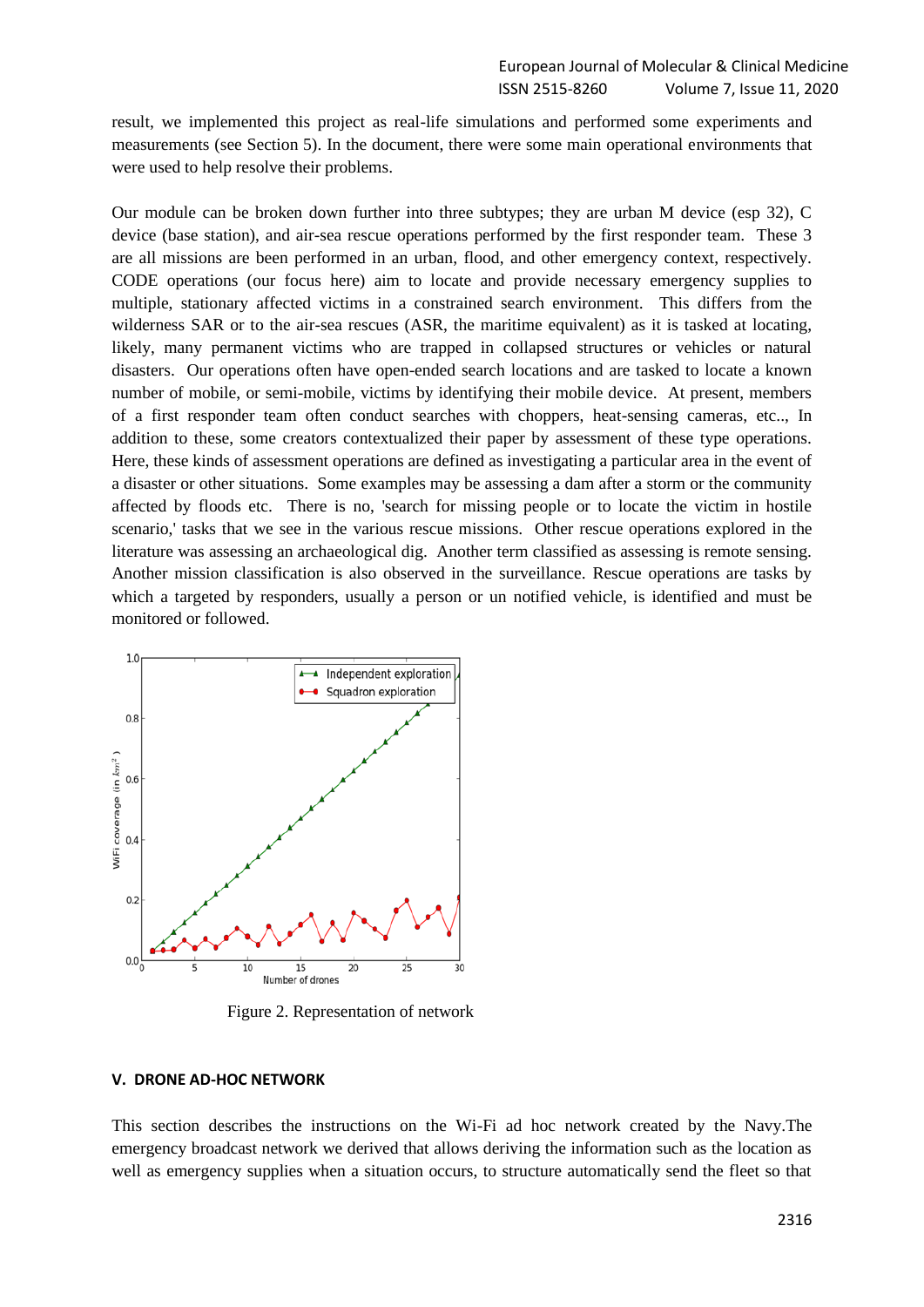the modules are instructed to the position of each other in the same area, and To provide alternative network information to rescue teams at the base station. Low Range network (LoRa) protocol, Modules the popular ad hoc network routing protocol for drones has been implemented to use multihop mesh communications and maintain its current status. Each drone periodically transmits through Lora with its status and some status information of the victim along with the portal.

So, all the people in the same area get the data and their research program can be modified in difficulties or If the drone module detects the mobile, the information is important and reaches the recipient. When a module detects something, it immediately sends the emergency information via a special packet data transition and uses low range communications which are to reach the base station. Once the information reaches the base station, the latter can disseminate information through their traditional communication methods and obtain needs and location

If the OLSR cannot find a way to the base station, the pocket spreads over the drone mesh network so that nearby rescue teams can retrieve the information. To get effective recovery without flooding the network, you can use the advanced version of the mesh network using the Lora emergency broadcast protocol. It improves the existing system by the means of Accessibility and More reliability based on the power (By using solar power or external power source on the module) also Time conception is less.



Figure 3: Over all structure

The CODE creates a Wi-Fi network where users can connect to it and submit emergencies. The CODE collects that data and transmits it to the Mama Code ("M" Device) using LoRa (915 MHz in the United States, 433 MHz in Europe and Asia). Anyone with a working Wi-Fi device such as a smartphone or laptop can connect to an Esp32. Mama Code acts as central hubs to groups. The Mama Code is able to receive data over LoRa this transmission can occur through other nodes on the way towards the Child Code ("C" Device) (once again using LoRa). The Mama Code device has most of the same properties as a link node, though small changes in the device firmware help to optimize the architecture of the network. The "M" Device will be placed on the drone, which will be hovering over the affected area. Intimation of the arrival of the drone will be given by the beeper which is implemented over it. The Victim can be able to communicate through the "M" Device which is connected to the "C" device (Base station) and also request for the rescue.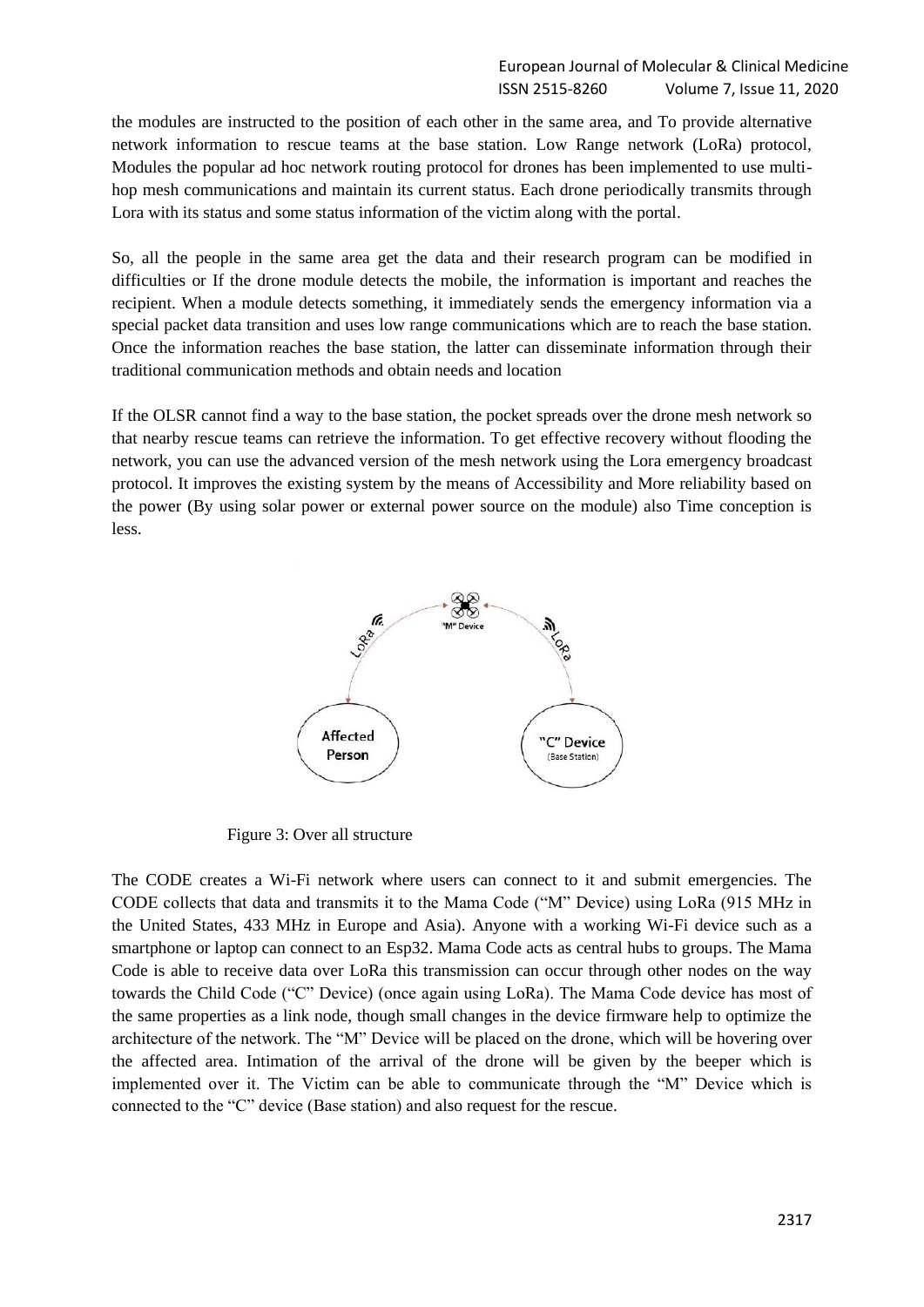#### **VI. EVIDENCE OF OPINION**

This section presents how we tested our structure on the actual structure. We describe the victim's site and the auto-ordering mechanism. To test our architecture on the lightweight and low cost platform, we chose to use low weight low cost drones for testing purpose. These drones already implemented to be remotely that can detect specific tasks (e.g. a infrared image of the human at the night time) Thus in camera images, we derive the separate tag and It is placed on the ground in many places so that activated cameras can detect the victims. This is to follow an event that should be used for rescue operations. Hence, we provide the LoRa mesh emergency network by using the esp32 module which is been placed on the drone module also hovered over the affected area.

After we provided the SP32 module emergency network running at full autonomy as described in the previous paragraph, we developed a robust and robust LoRa based network that can derive the paths required for automated detection of the mobile devices which are located on the affected areas. We based our module algorithm on the mechanisms we used a 2-dimensional representation of the affected area network structure which are been smaller than those used in real-time applications for responders of rescue operations.



Figure 4: Implementation over first responders

AV's needs should be fully autonomous and can be explored without constant contact with a ground floor station. By default, our esp32 module which are been placed in the drone does not allow that. Our module provides a network signal it allows you to control the drone from PC, tablet or Smartphone, but always with remote commands from the remote-control device. We have modified and modified this control system so that it can upload a database to the module.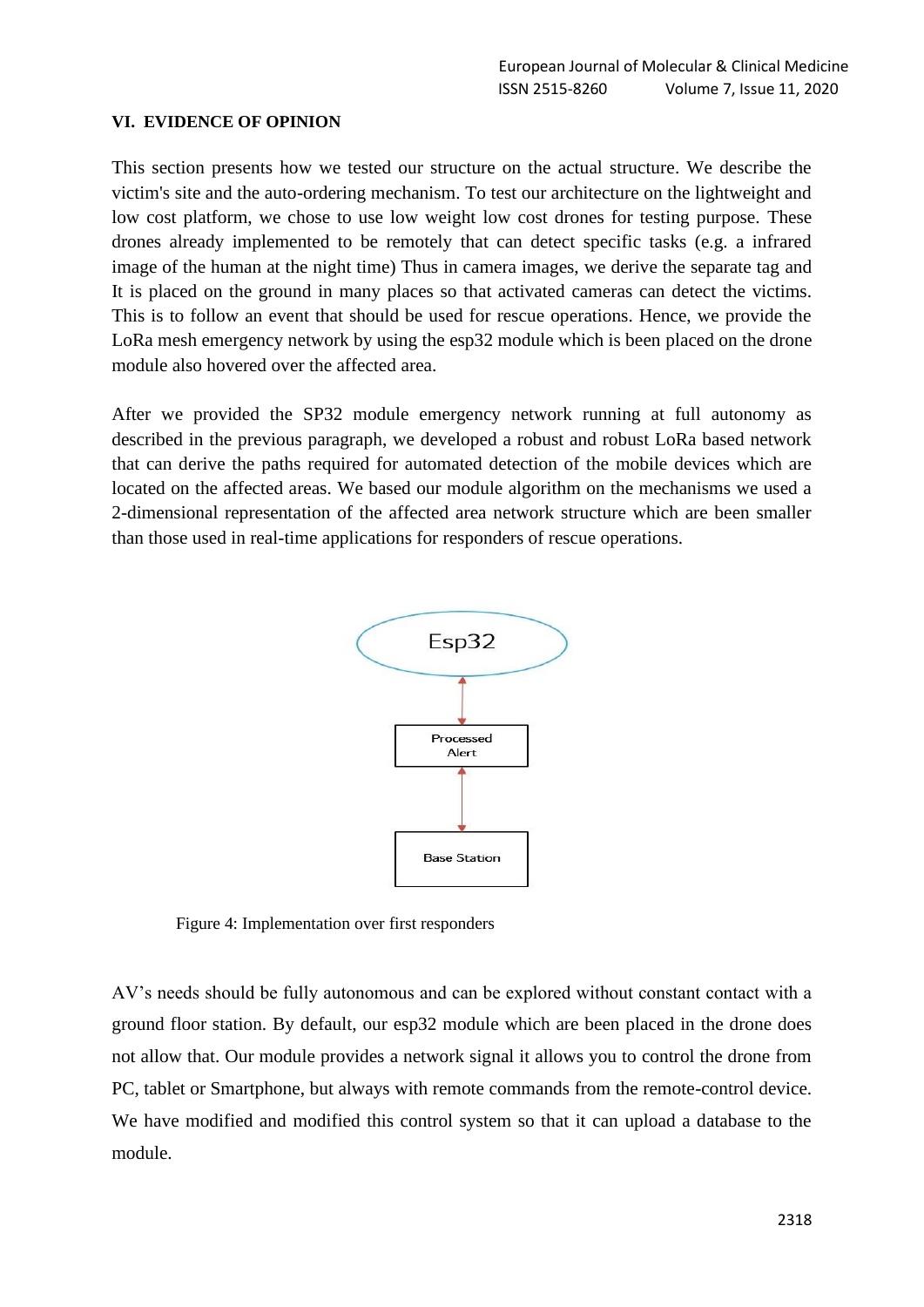

Figure 5: Implementation between drone and victim mobile

So, we can code in the same way we do with code (using the same antiques to control the detection of a mobile device in a particular area), But compile the program for the drone and upload it to the SP32 module so that our Recovery Emergency Network is fully autonomous.Drone areal remote sensing can be as a useful technique for field based operations with the advantages of high efficiency, low cost and also easy manure for complex environments situations. The adoption of drone technology developed with advanced data analysis technique.

## **VII CONCLUSION**

On the period of natural disasters, such as hurricanes, earthquakes, and wildfires, have claimed many lives and also derives billions of damages. In the aftermath of these types of disasters, search and rescue crew's operations will be performed to find trapped and injured individual victims. First responders are usually equipped with some tools such as sniffing dogs and heat sensing cameras. The use of cheap and easy to operate drones has been exploded in industry and as well as on the consumer markets. The use of drone-based technologies allows searches to reclaim uncertain and impossible terrain. The relative cheapness of drones means that these types of devices can cover a specific affected area: a timelier and more efficient search and rescue operation. In addition, cell phones have become more number in recent years. Devices exist that can provide and also detect active cell phones detects Wi-Fi. Attaching these devices to a drone by loRa, a new tool has the ability of being used that can remotely sense and also used the location of individuals who may be trapped in the area after a disaster. We see such a tool beginning to be developed, but lacking in the use of drones in people search and rescue operations. In addition, the use of wireless sensors such as the mesh emergency network to detect cell phones has been explored, but its use in people search and rescue operations has been UN desirable. Other ways in the research and literature exist in broad of optimization procedures and accounting for uncertainty in aspects of the search and rescue procedures (not for the factor of location of the individual). With LIFE CODE drones will begin to have the ability to get the information back to rescuers and allow for the drones and rescuers begin to rescue the victims' needs in a particular amount of time. It is the hope of this research going forward that we better create for the uncertainty in emergency times and search times in the use of drones in search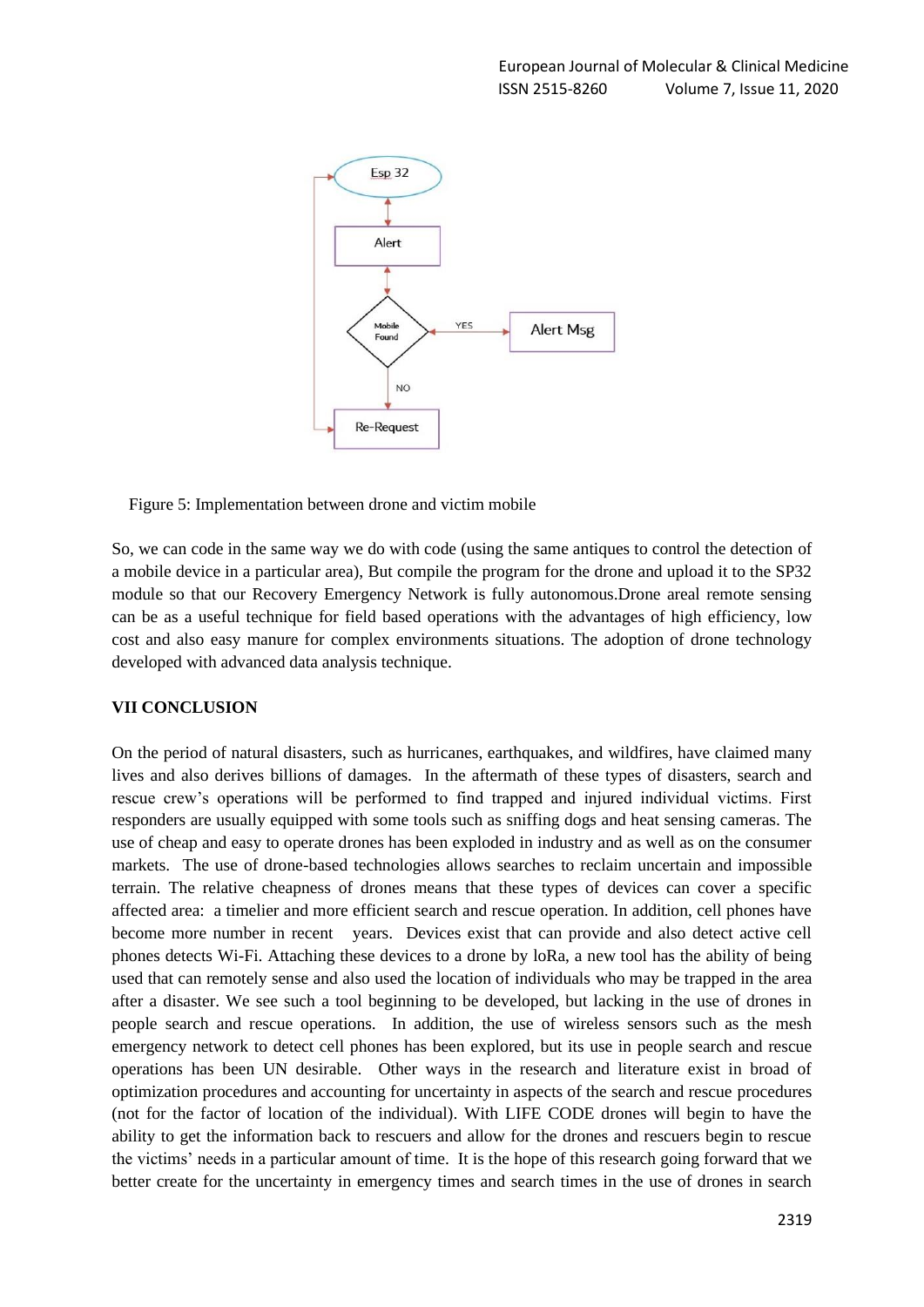and rescue operations. In particular the use of wireless sensors has a ability to add a mode of detection of victims in rescue operations.

#### **VIII FUTURE PLANS.**

Some of the future possible updates for this application are:

Camera stabilization during the rescue is one of the issues that need to be notified, in the operation of the drone rescue for remote monitoring. Battery capacity and charging time are major issues that affect the duration of drone rescue missions. The development and implementation of light weight solar powered battery components of the drone can improve the duration of rescue missions and hence it reduces the complexity of power management. The digital surface models produced from of imagery using drones as the platform can become solution in studies in future. The tracking methods use the high-resolution images that can be used to find an accurate surface and also defects the person in the affected zone and also suggested a different method for estimating the possibilities of rescue. The demand release of drone on board camera to obtain high resolution images of a affected area has derived in an efficient tracking methods which improves the time of rescue.

#### **IX REFERENCES**

- 1. Y. M. Chen, L. Dong, and J.-S. Oh, "Real-time video relay for uav traffic surveillance systems through available communication networks," in Proc. Wireless Communications and Networking Conference, 2007.WCNC 2007. IEEE, Kowloon, Hong Kong, 2007.
- 2. K. Daniel, B. Dusza, A. Lewandowski, and C. Wietfeld, "Airshield: A system-ofsystems muav remote sensing architecture for disaster re- sponse," in Proc. Systems Conference, 2009 3rd Annual IEEE, Vancouver, BC, Canada, 2009.
- 3. L. Changchun, S. Li, W. Hai-bo, and L. Tianjie, "The research on unmanned aerial vehicle remote sensing and its applications," in Proc. Advanced Computer Control (ICACC), 2010 2nd International Confer- ence on, Shenyang, Liaoning, China, 2010.
- 4. R. A. Sasongko, J. Sembiring, H. Muhammad, and T. Mulyanto, "Path following system of small unmanned autonomous vehicle for surveillance application," in Proc. Control Conference (ASCC), 2011 8th Asian, Kaohsiung, Taiwan, May 15-18, 2011.
- 5. R. A. Sasongko, T. Mulyanto, and A. H. Wijaya, "The development of an autonomous control system for a small uav: Waypoints following system," in Proc. Asian Control Conference, 2009. ASCC 2009. 7th, Hong Kong, 2009.
- 6. C. Xue, W. Ganglin, and W. Zhe, "The decision making algorithm based on inversedesign method and its application in the uav autonomous flight control system design," in Proc. Advanced Computer Control (ICACC), 2010 2nd International Conference on, Shenyang, Liaoning, China, 2010.
- 7. G. Wanga, H. Shenga, T. Lub, D. Wanga, and F. Hua, "Development of an autonomous flight control system for small size unmanned helicopter," in Proc. Robotics and Biomimetics, 2007. ROBIO 2007. IEEE International Conference on, Sanya, Hainan, China, 2007.
- 8. M. Mariyasagayam, T. Osafune, and M. Lenardi, "Enhanced multi-hop vehicular broadcast (mhvb) for active safety applications," in Proc. ITST '07 - 7th International Conference on ITS Telecommunications, 2007, Sophia Antipolis, 2007.